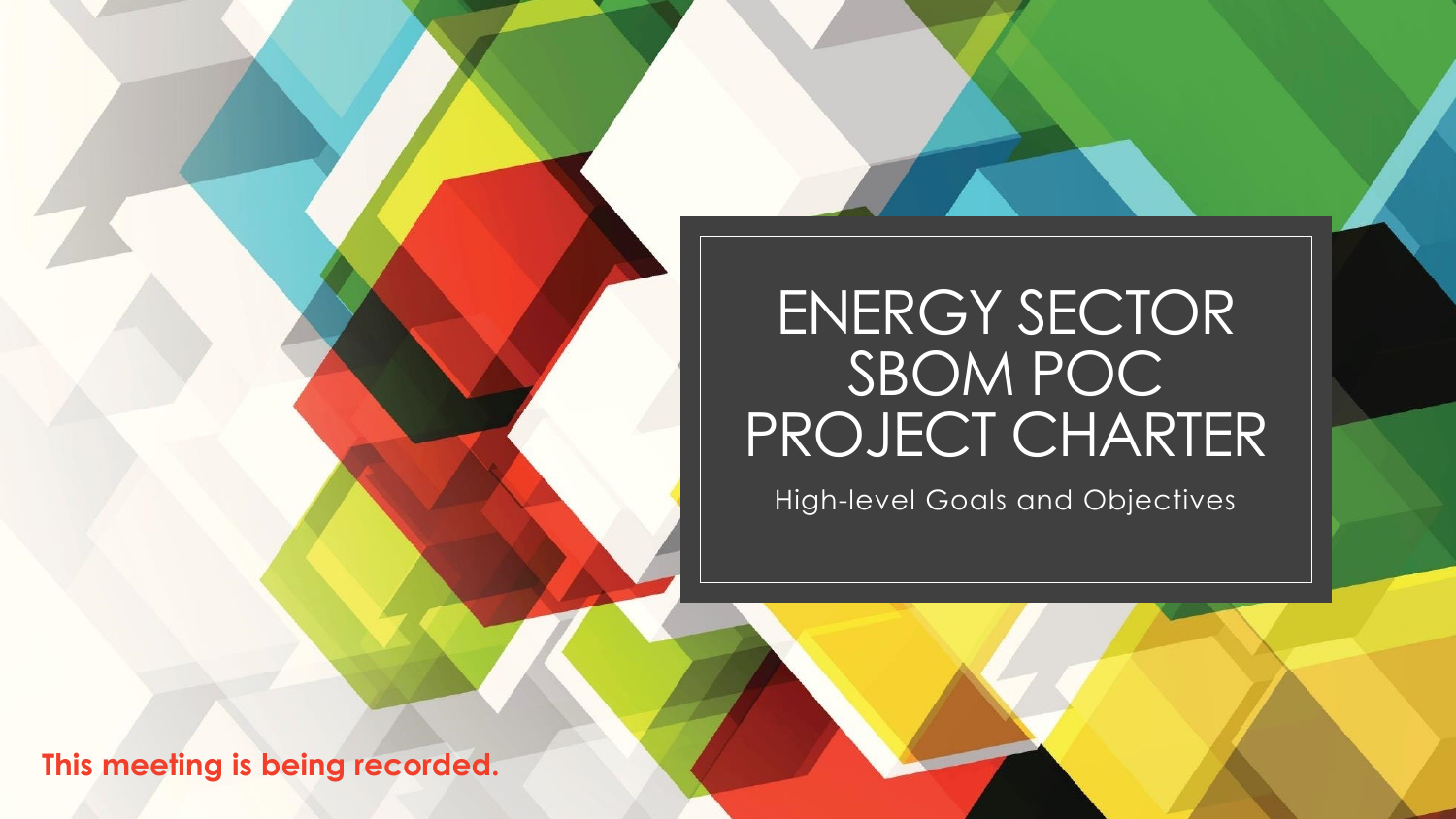# POC Objective

Convene a group of diverse energy-sector stakeholders in an open, transparent, consensus-based process to explore the application of Software Bills of Materials within energy sector environments, and to catalyze progress in SBOM adoption to increase transparency into software components within the sector.

In an open forum, spur the development of techniques and processes for SBOM adoption into the energy sector, including leveraging the work of the NTIA Software Transparency Initiative (SBOM) Working Groups:

- o Framing Working Group SBOM specification and structures; specification and structures of VEX (Vulnerability Exploitability Exchange) documents
- o Formats & Tooling Working Group Automation of SBOMS including tools, processes, and playbooks
- o Awareness and Adoption Working Group Outreach strategies and business cases
- o Automotive Proof of Concept Working Group -- Exploring adoption of SBOM within the Automotive **Sector**
- o Healthcare Proof of Concept Working Group -- Exploring adoption of SBOM and VEX within the Medical Device Community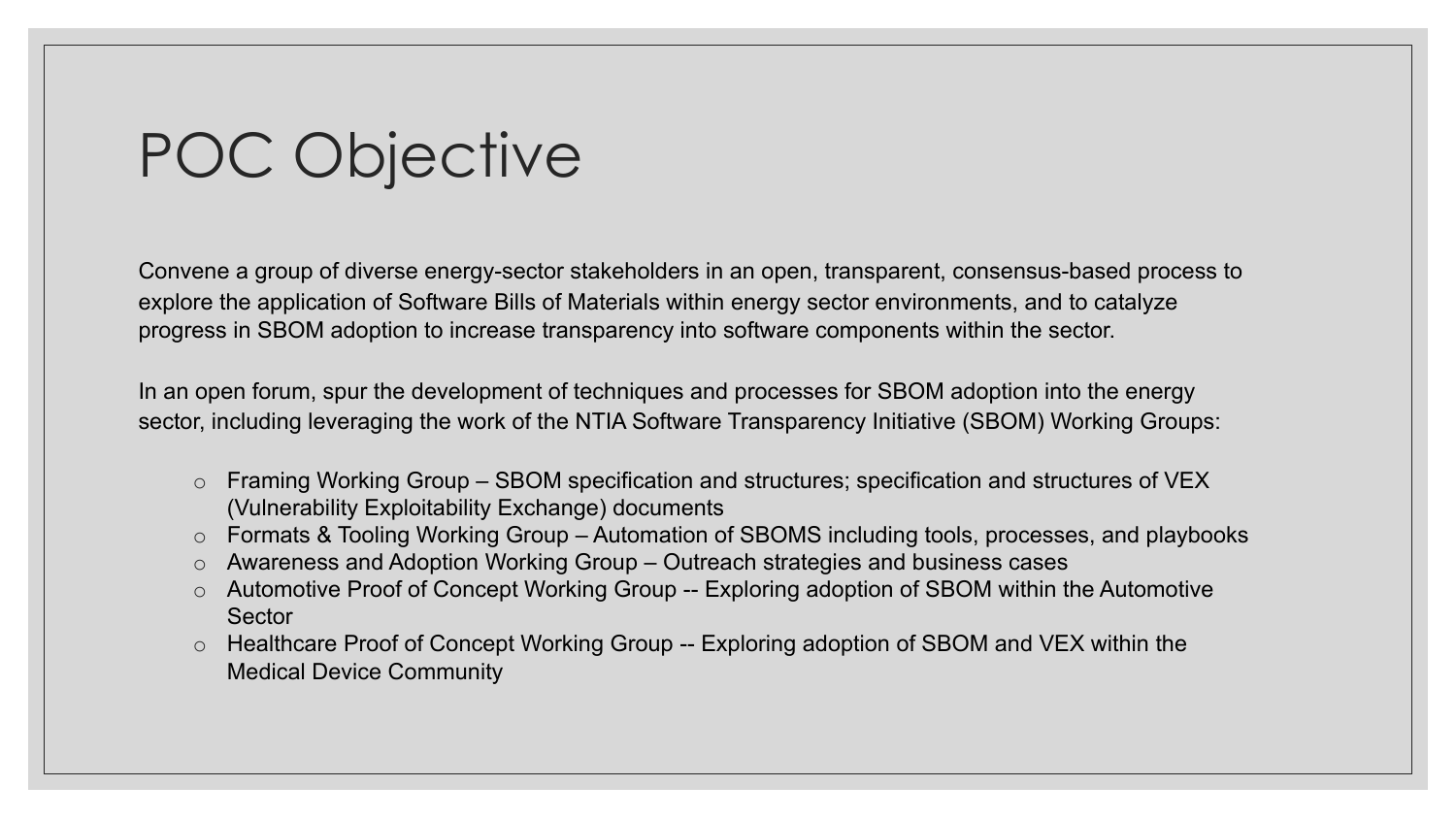### POC Goals

- 1. Gather a diverse stakeholder community incorporating technology suppliers, asset owners and third-party vendors within the energy sector to share and build knowledge and experience about Software Bills of Materials (SBOMs).
- 2. Foster the creation and exchange of SBOM information between vendors and asset owners within the energy sector.
- 3. Explore use cases for leveraging SBOM's within the vendors and asset owner communities in the energy sector.
- 4. Identify gaps to implementation of SBOM technology and potential mitigations.\*

\*Gaps identified by the working group in their first meeting include legacy product challenges and the use of SBOM in regulated environments (CIP vs. non-CIP)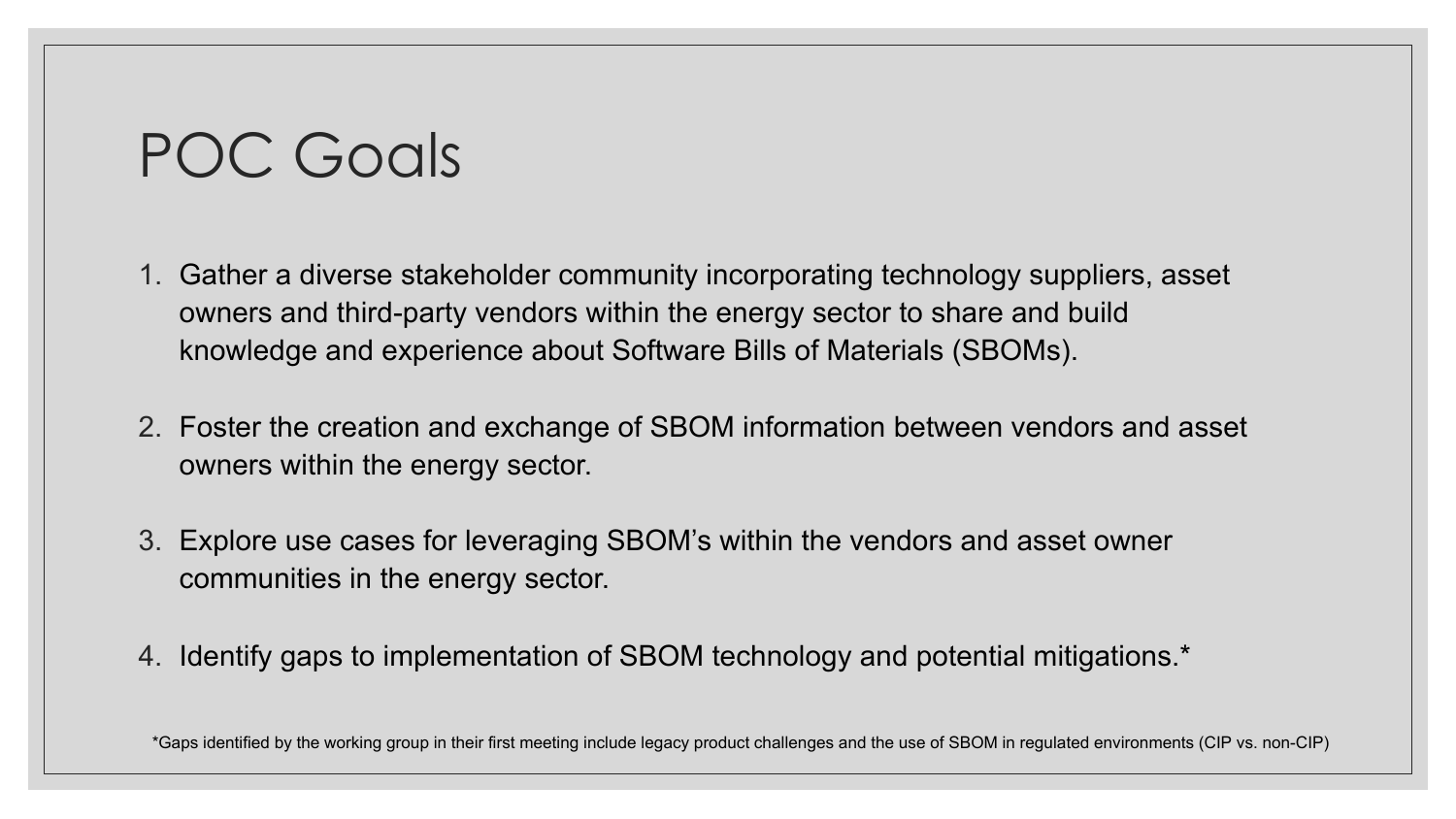### POC Deliverables

◦ The SBOM Energy PoC will produce the following deliverables:

- 1. A series of **open workshops** during which the participants will discuss issues related to the production, distribution and use of SBOMs, including test cases and demonstrations.
- **2. Production of SBOMs** by software and intelligent device suppliers to the energy industry, along with **use of produced SBOMs** by energy asset owners for supply chain risk mitigation purposes. Participation in this process will require a trusted information sharing agreement to mitigate risk in the exchange of information.
- 3. One or more **reports** documenting PoC activities and lessons learned.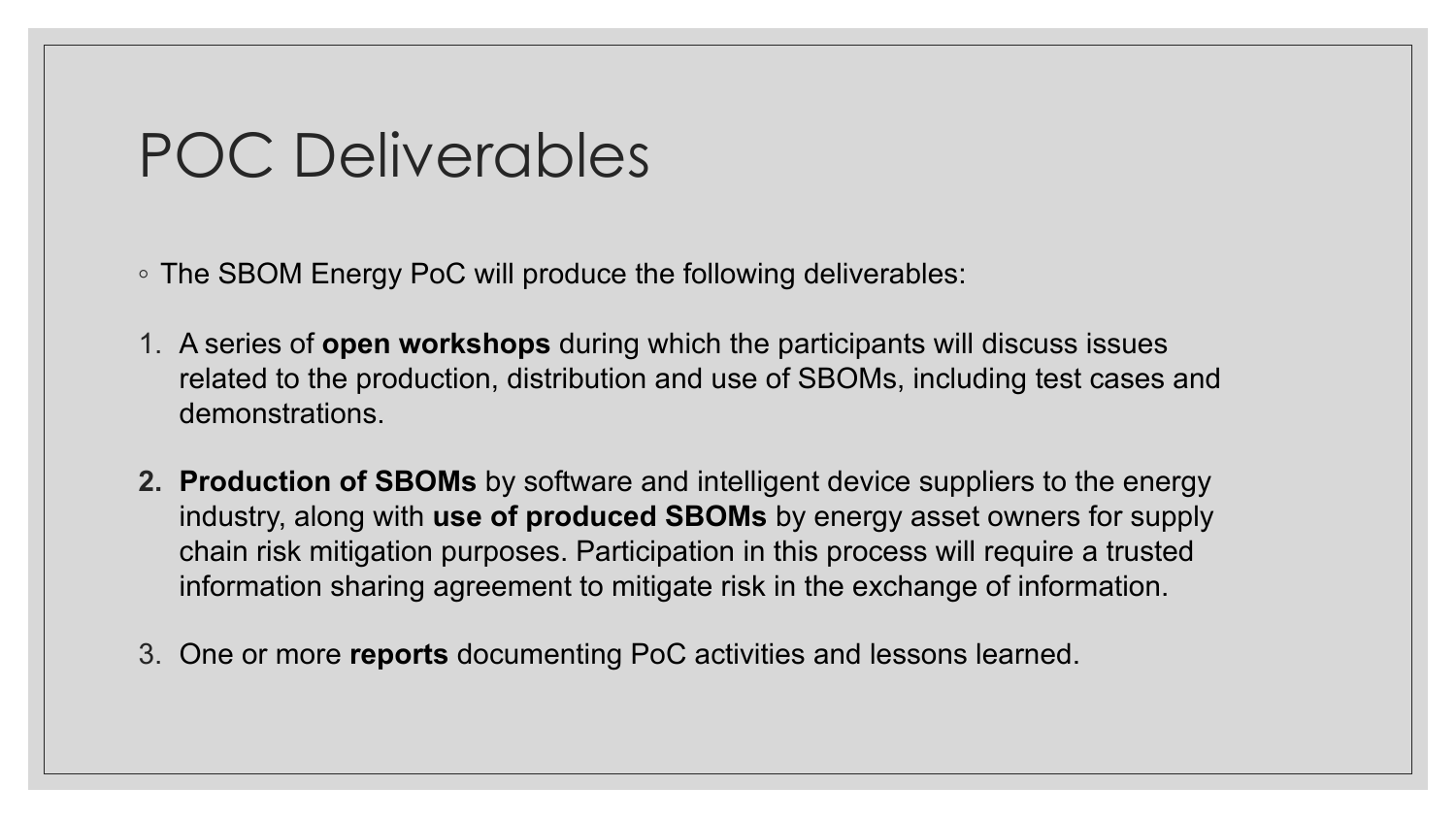# POC Scope (Inclusions and Exclusions)

**The Proof of Concept will focus on multiple topics simultaneously. Additional areas of focus that may be added as the project progresses include:**

- 1. Discussion of techniques and processes for producing SBOMs
- 2. Discussion of policies and legal restrictions for distribution of SBOMs
- 3. Discussion of methods of enhancing SBOM data for use by energy organizations
- 4. Discussion of use of SBOM data by existing risk management tools
- 5. Discussion of consumer use cases for SBOM
- 6. Development and dissemination of SBOMs for open source and non-sensitive products for use by working group members

The Proof of Concept will **not** include:

- 1. Development of new tools or technology
- 2. Advocacy for specific commercial tools
- 3. Dissemination of SBOMs provided under information sharing-agreements beyond the partners specifically identified.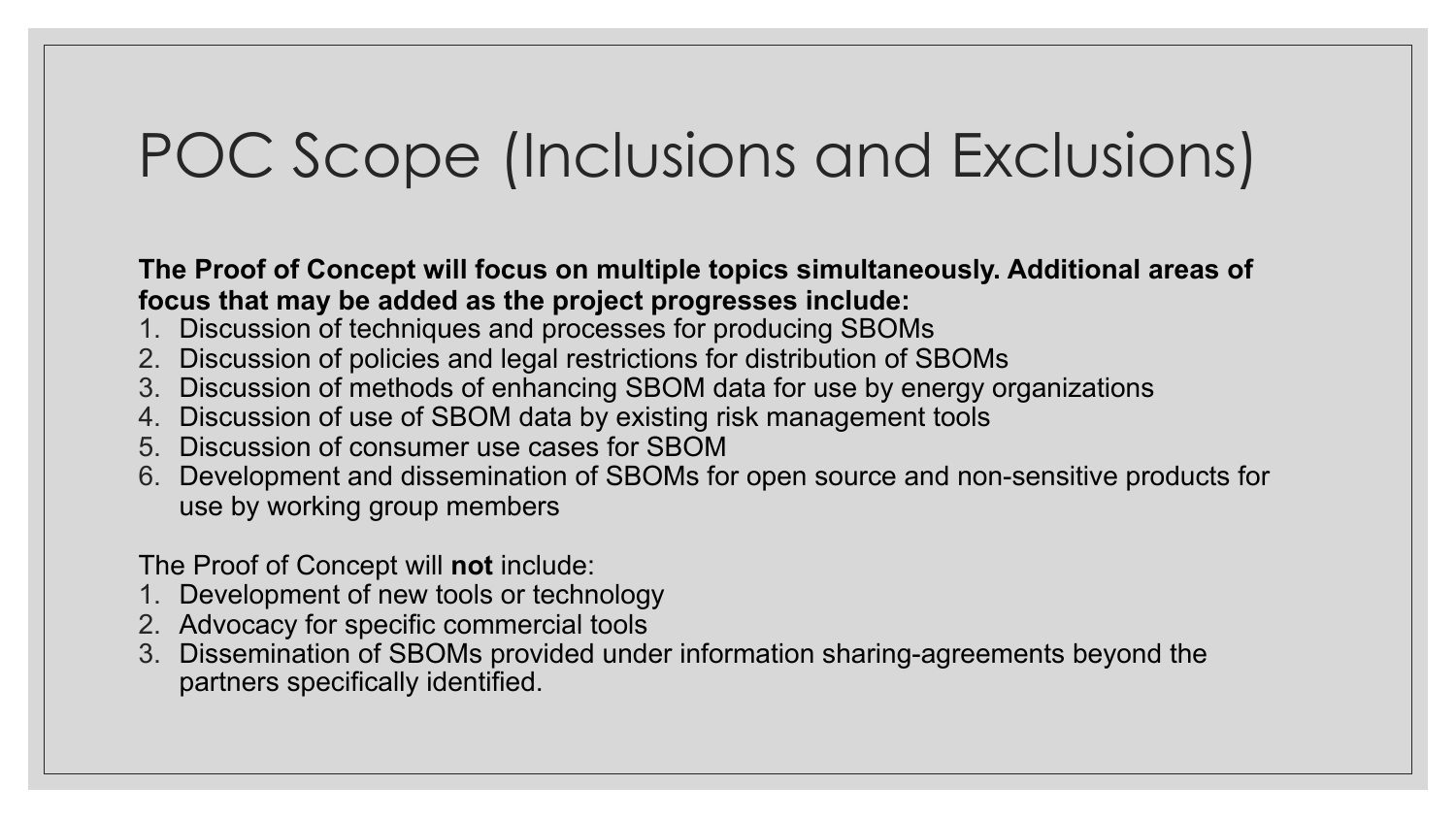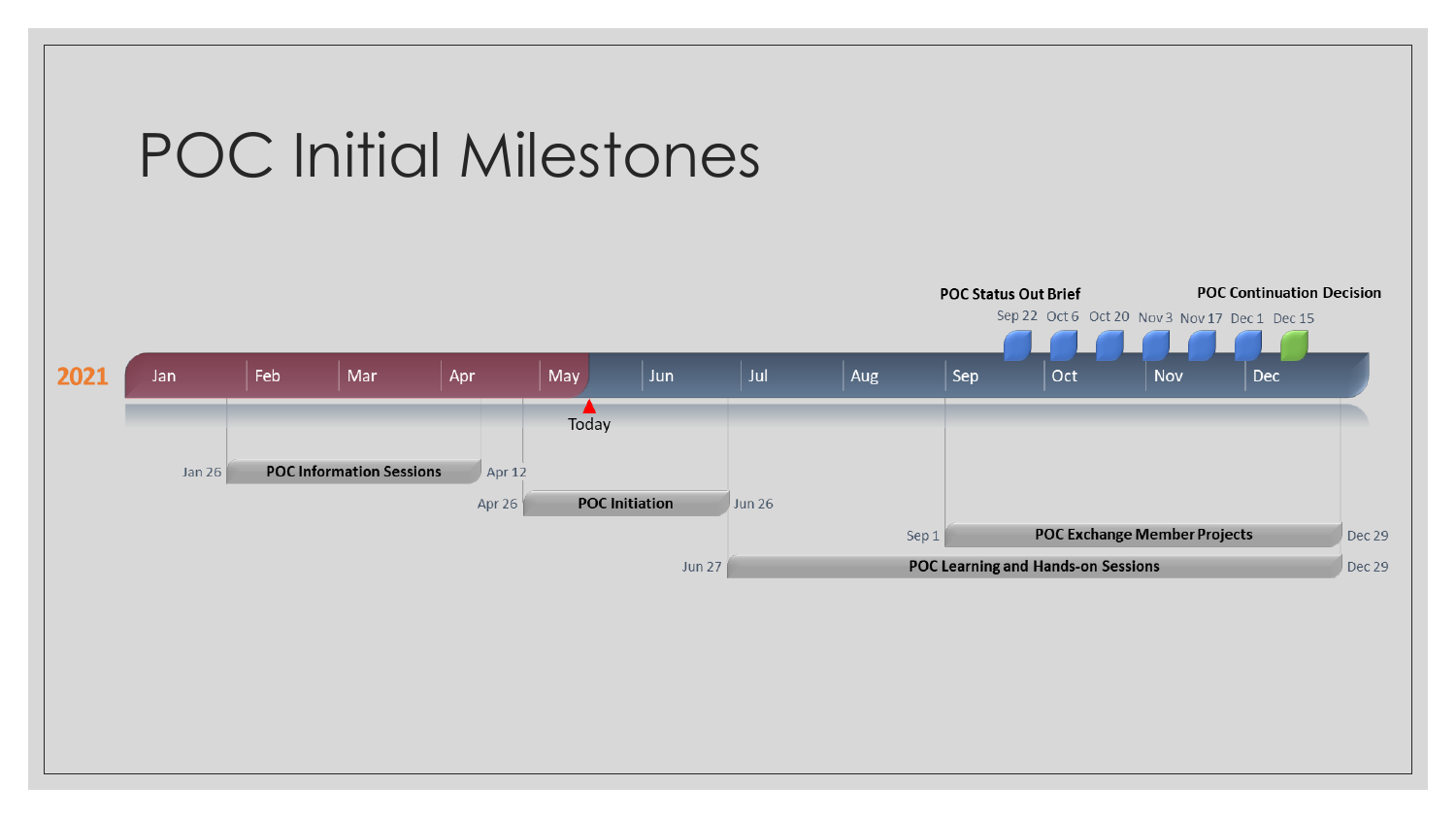# Assumptions / Challenges

#### **Assumptions:**

- POC stakeholders are voluntary members of the Proof of Concept exploration.
- Information provided in POC meetings and out briefs is intended as publicly available information.
- SBOM information which is intended to be protected will be exchanged under an information protection agreement.
- Initial lessons learned as a part of organizing and planning the POC will be published.
- Lessons learned through discussion in the public meetings, as well as those generated as a result of legally protected distribution of privately-generated SBOMs will be published, without specific references to SBOM suppliers, consumers, or products.
- All POC stakeholders will be provided the opportunity to perform hands-on activities with non-sensitive SBOM information, including that from open source products.
- Though a sample timeline is provided above, it is notional and will change as the POC progresses.

#### **Challenges:**

- The stakeholder team is diverse, with a variety of expertise levels in SBOM. It will be challenging to identify courses of action which equally interest and involve all parties.
- Though third party tools and services will be crucial to the success of SBOMs within the energy sector, the POC cannot advocate for the use of any specific commercial tool or service, nor can it provide a platform for advertising capabilities of specific tools or services.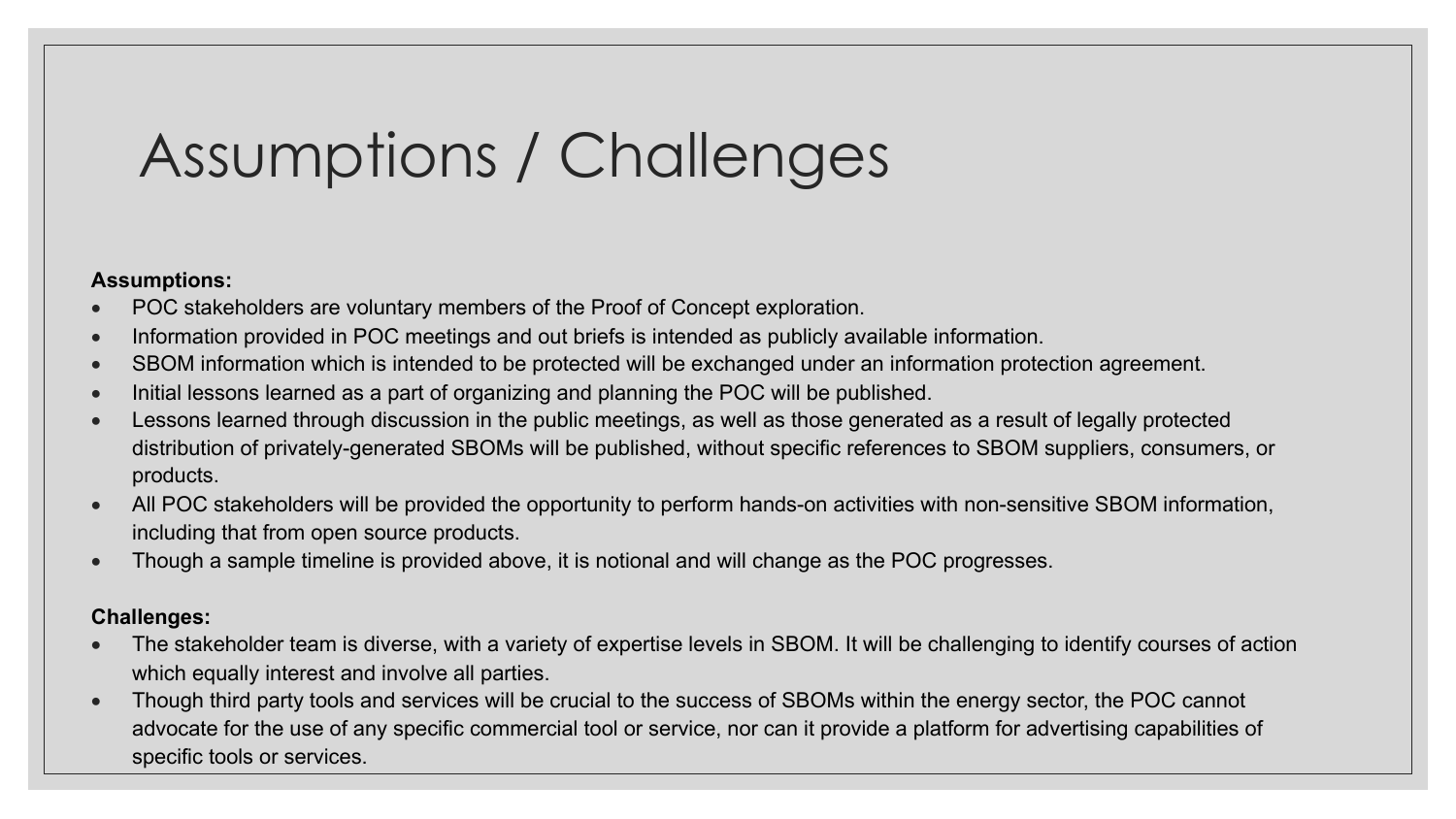# Constraints / Dependencies

#### **Constraints**:

- This POC will focus on energy sector applications for SBOM and will not address other infrastructure sectors – although many of the lessons learned will likely be applicable to other sectors.
- The POC will involve third-party vendors in protected SBOM information exchange only at the direction of POC Exchange members.
- The POC depends on a wide variety of viewpoints and thus will seek to entertain feedback from all participants, rather than limiting input to only a few.
- The SBOM POC lacks the resources to provide financial support for the activities of POC Exchange members.

#### **Dependencies**:

- Though the POC is dependent on POC Exchange Members to assemble and share information, it is not dependent on any specific entities to agree to an exchange.
- The POC will build upon the SBOM formats and ontologies developed by the NTIA Software Transparency Initiative (see below).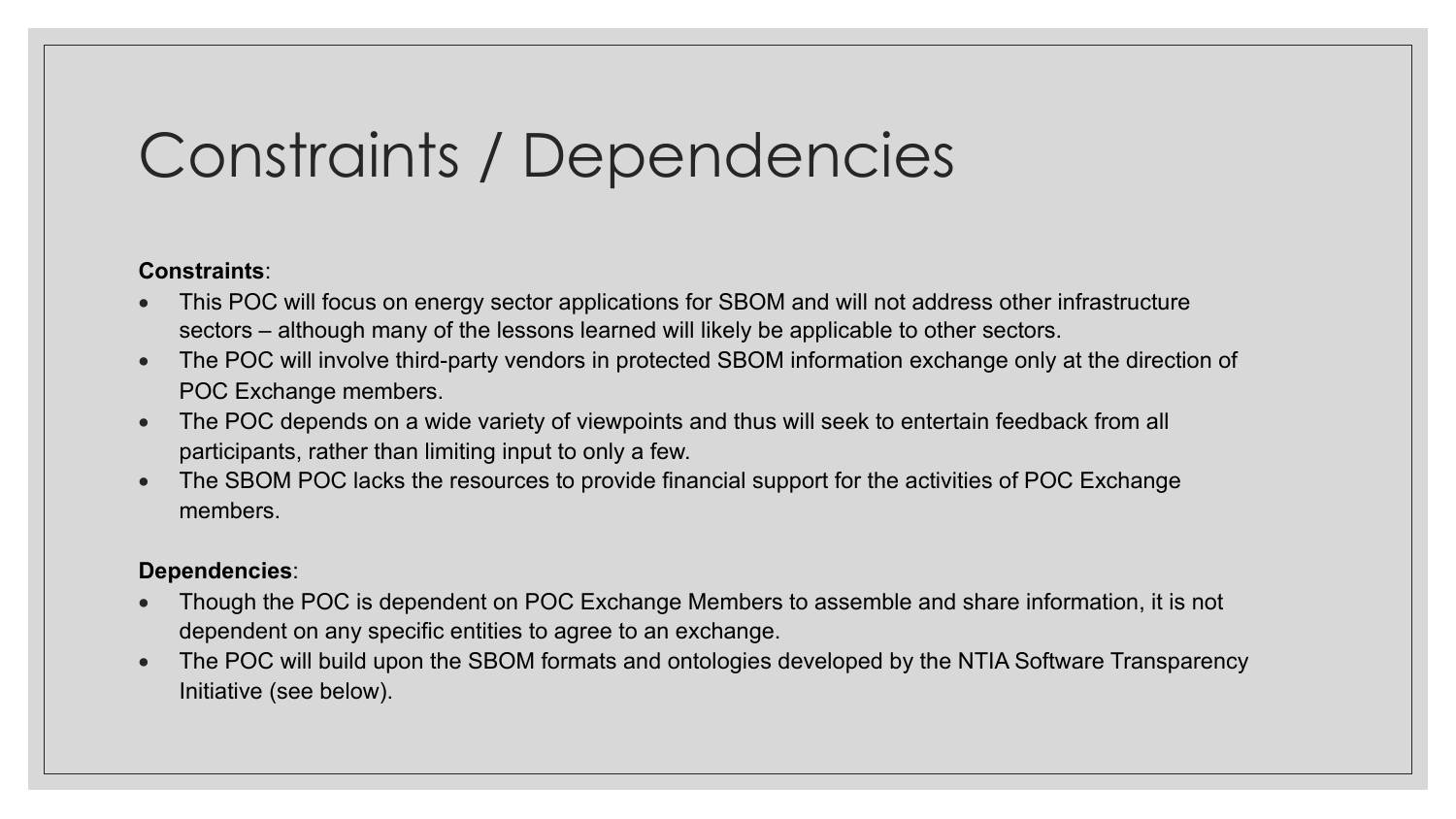### Barriers to Adoption

- Information release Some producers are nervous about provided information being misused
- It's a chicken-and-egg problem Until producers and suppliers are readily producing and consuming SBOM information, specific use cases and technical barriers are hard to discern. This is the main reason for undertaking a PoC.
- While tools for producing SBOMs are already well developed, tools for consuming SBOMs – for such purposes as vulnerability management and license management – are much less developed. One goal of this PoC is to foster development of tools for consumption.
- Diverse viewpoints and interests need to be reconciled in order to arrive at workable procedures for producing, distributing and utilizing SBOMs. Not all parties will be satisfied.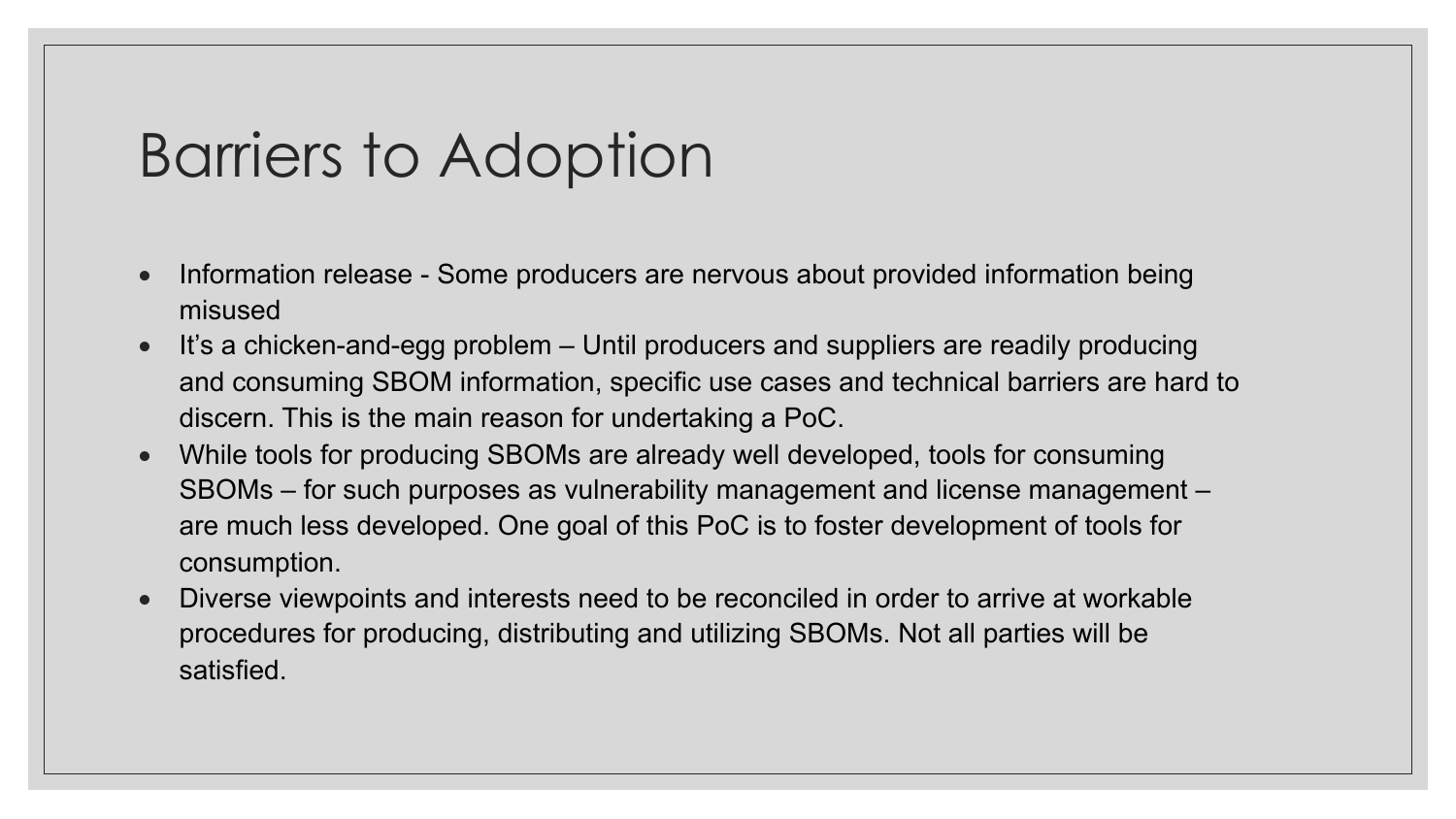# Related Docum[ents](https://www.ntia.doc.gov/SBOM)

#### *SBOM Documents Quick Links:*

- o [SBOM at a Glance](https://www.whitehouse.gov/briefing-room/presidential-actions/2021/05/12/executive-order-on-improving-the-nations-cybersecurity/)
- o FAQ document
- o SBOM Options and Decision Points
- o Sharing and Exchanging SBOMs
- o Framing Software Component Transparency: Establishing a Com (SBOM)
- o Roles and Benefits for SBOM Across the Supply Chain
- o Survey of Existing SBOM Formats and Standards

These and other documents are available at https://www.ntia.doc.gov/SBO are continually discussing and producing new documents. To participate in be included in the mailing lists for the email discussions, go to the main Sott Initiative web page: https://www.ntia.doc.gov/SoftwareTransparency.

Executive Order on Improving the Nation's Cybersecurity (Section 4)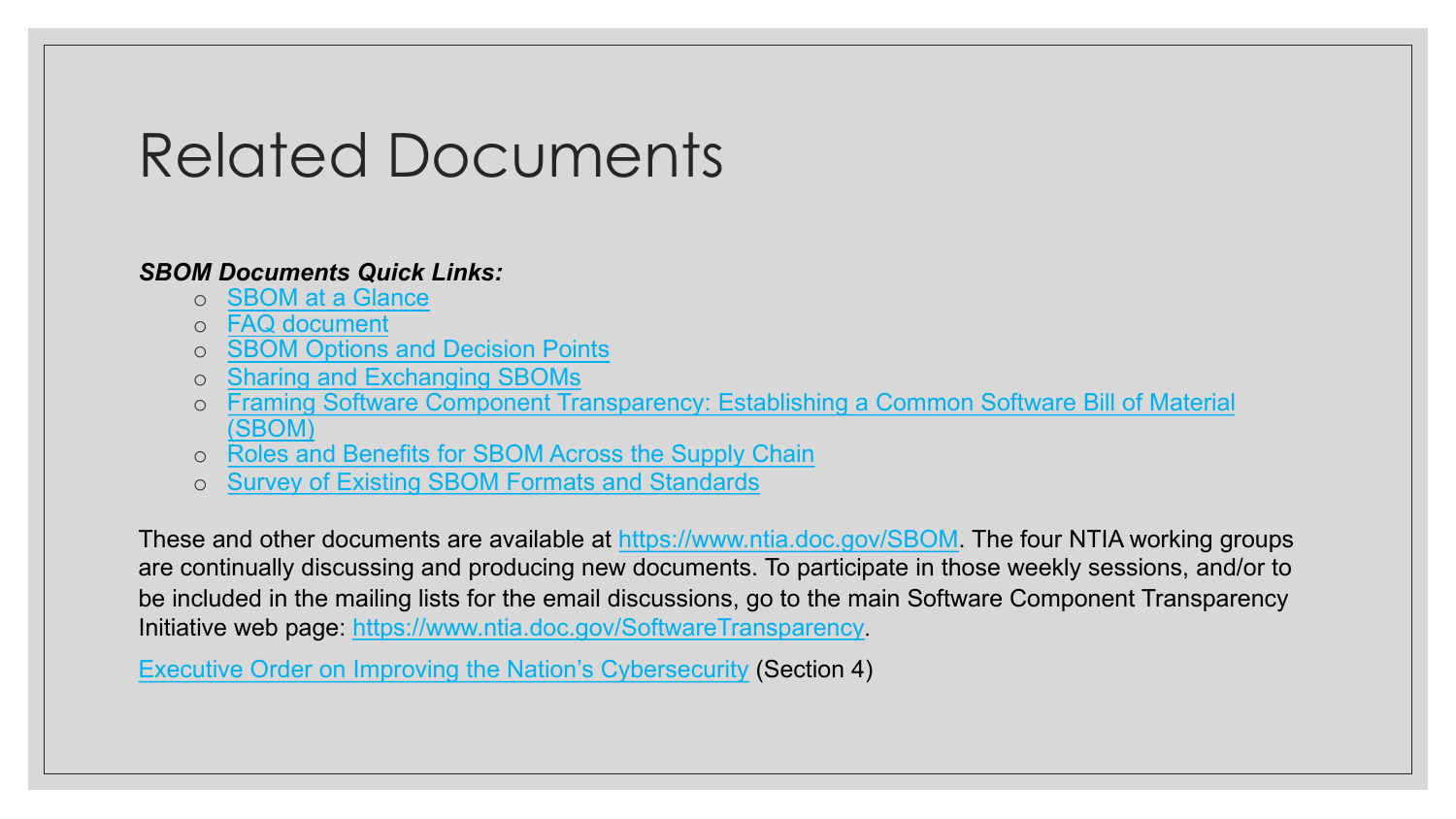# Project Organizational Structure

- **POC Stakeholders** attend POC working sessions and out brief sessions to help the proof of concept activity achieve its goals
- **POC Exchange Members** are POC stakeholders who have entered into an information sharing agreement for the purpose of protecting information exchange
- **POC Co-leads** facilitate meetings and information exchange for the POC
- **POC Sponsors**, currently NTIA and DOE, provide resources and staff to aid the POC achieve its goals.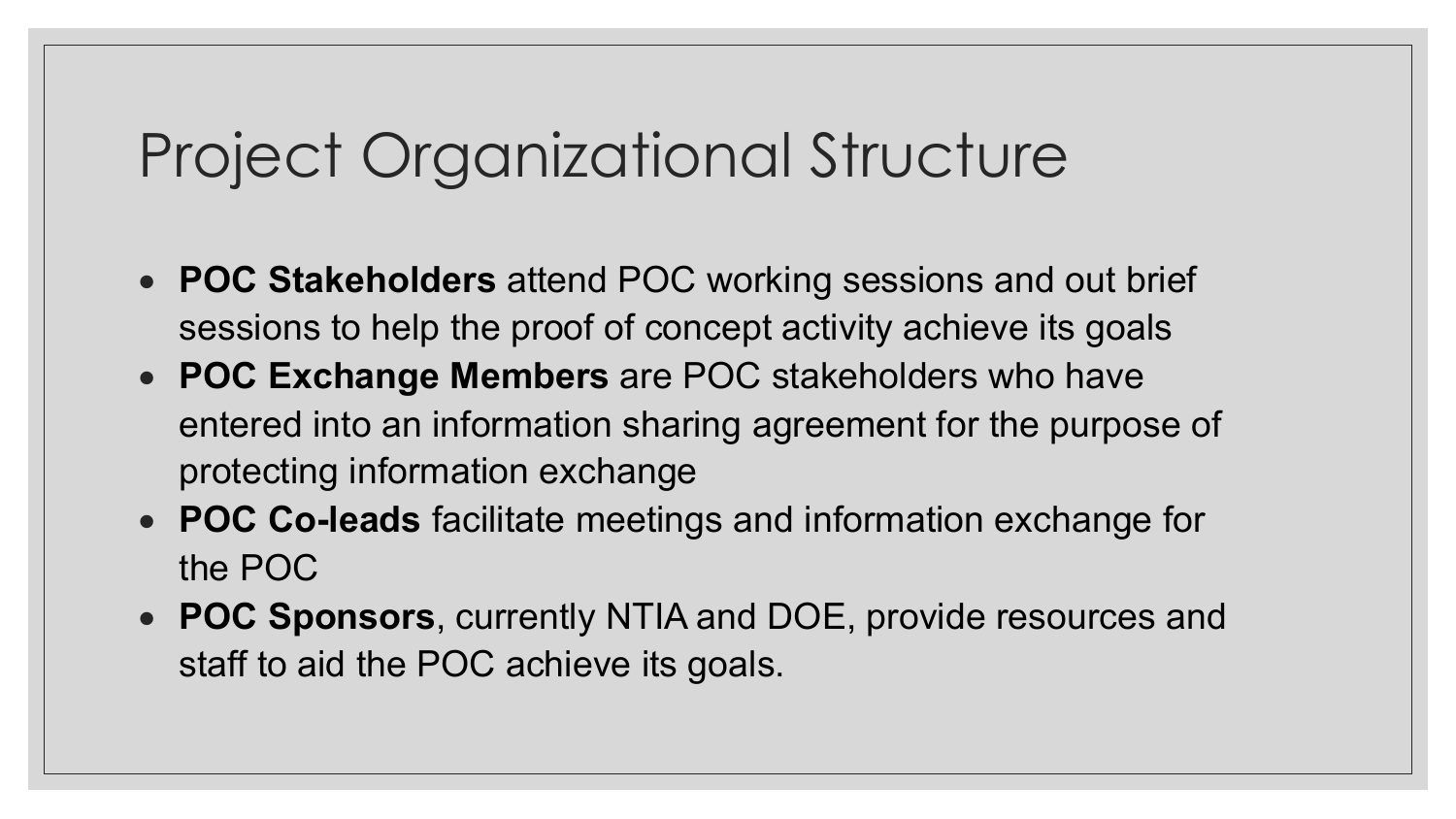### [Web Sites](https://www.ntia.doc.gov/SoftwareTransparency)

SBOM POC Link -- https://inl.gov/sbom-poc/

NTIA Software Bill of Materials -- https://www.ntia

NTIA Software Component Transparency - https://www.ntia.doc.gov/SoftwareTransparency